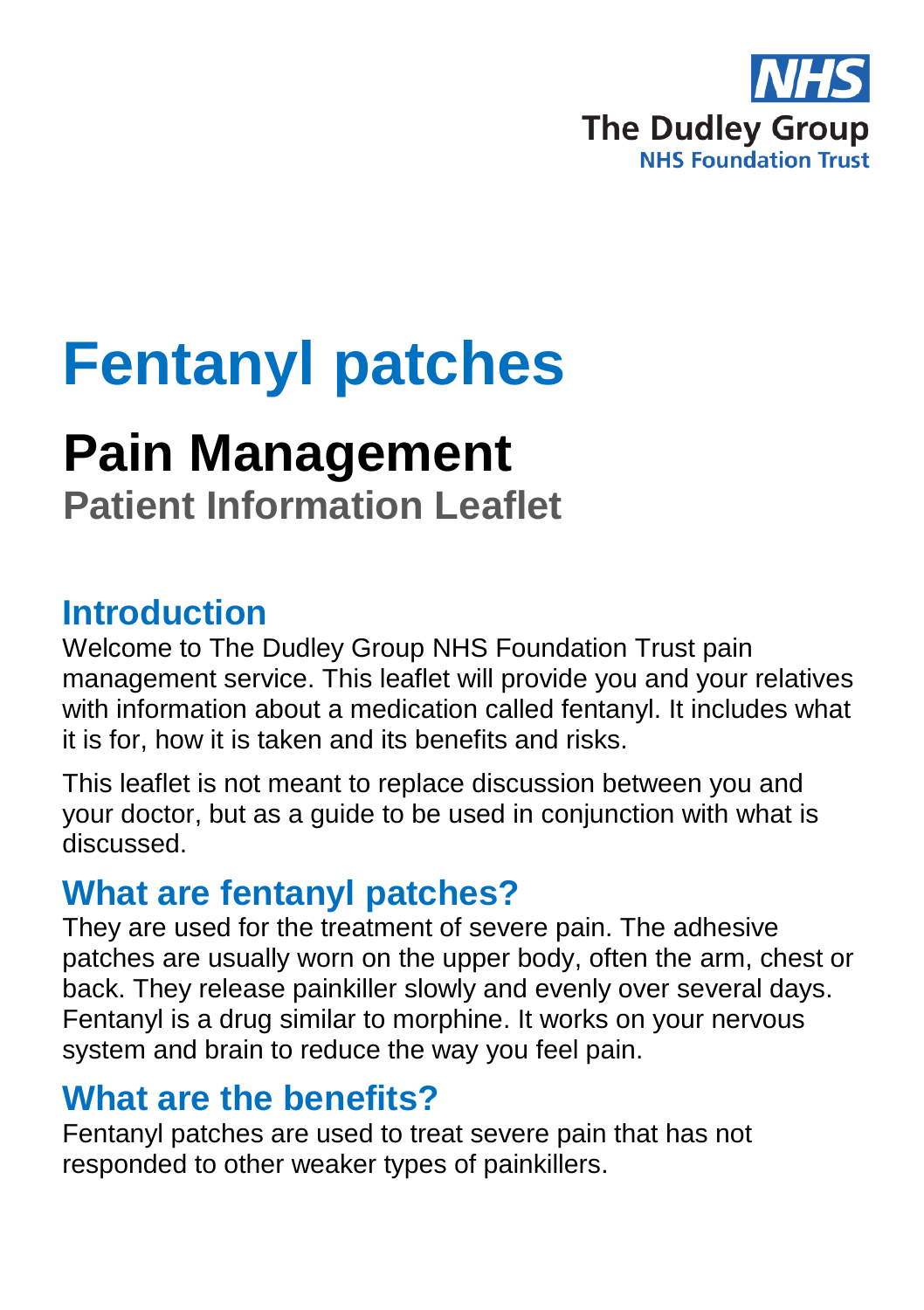#### **What are the risks?**

Fentanyl can cause side effects. It may make you feel drowsy so please be careful when you are driving or doing anything where you need to be alert.

Other side effects may include nausea, being sick, constipation and a rash or itching. Occasionally patients develop a rash around the site where the patch is applied. Seek advice from your GP if this happens.

**Important: do not drive or operate heavy machinery if you feel drowsy.**

Rare problems are described in the leaflet that comes with your medication.

If after you start this treatment you experience any side effects, remove the patch and discuss the problems with your GP.

#### **How is it used?**

The patch should be applied to non-hairy, non-irritated skin which is clean and dry. The patch should be changed every three days (72 hours). Use a different area of the body when you apply a new patch.

Although the patch is usually changed every three days, some people may feel the effect fade on the third day. If your consultant agrees, you may need to change the patch every two days.

Please note that when you apply the very first patch, it will take up to 12 hours to have any effect. You can continue to take your current pain relief medication during this time. Your consultant will give you advice about this.

There are four patch strengths available. Your consultant will recommend the best strength for you, depending on your previous doses of painkillers and your medical condition.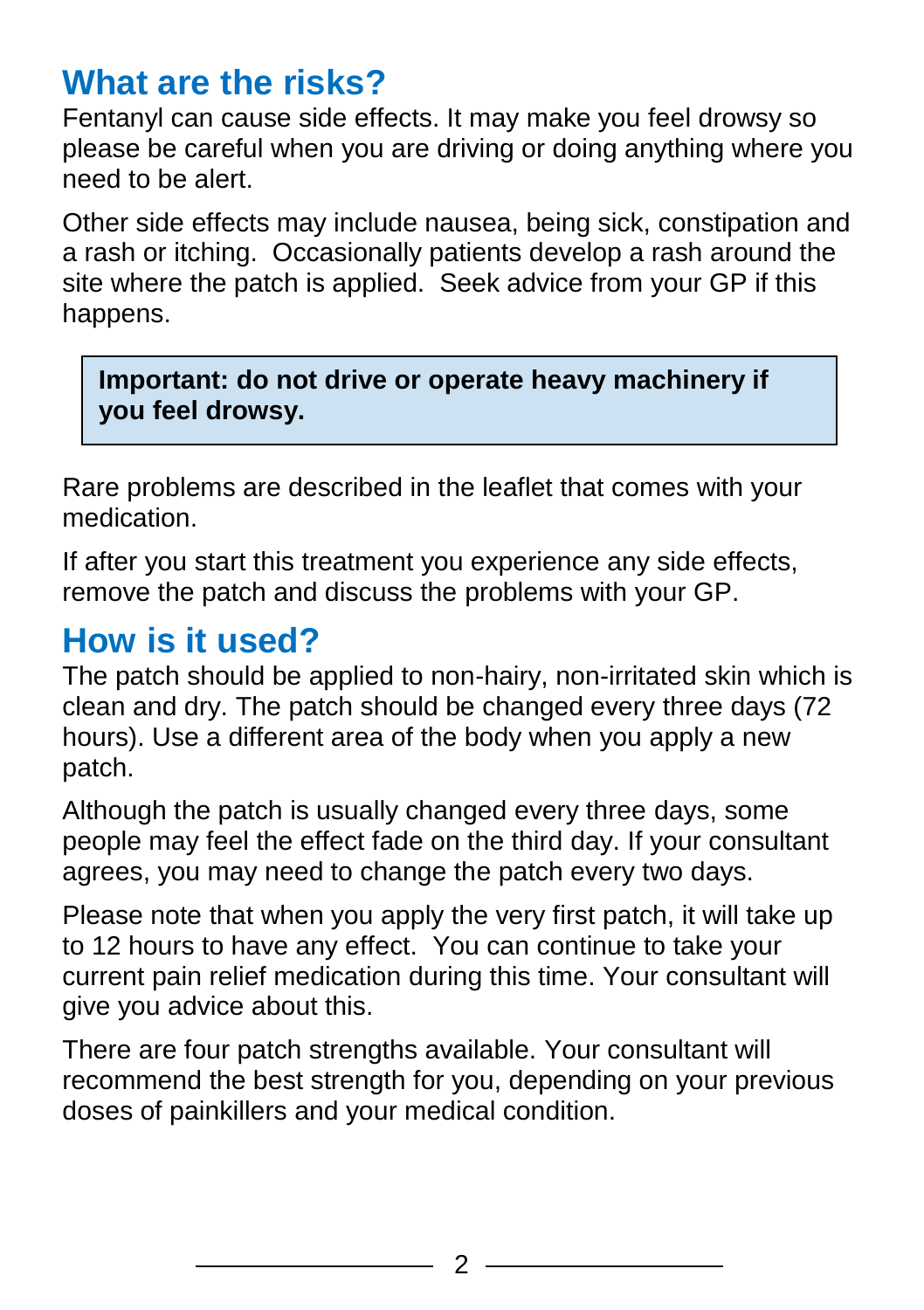#### **Please note:**

- do not cut the patch in half for any reason
- do not stop using the patches suddenly

## **How do I dispose of the patch?**

After use, remove the patch and carefully fold it in half (sticky sides together). **Do not cut it in half.** Put it back in its original packet and then you can throw it away with your usual household rubbish.

**Keep this medicine out of the reach of children. Used patches still contain some fentanyl, so keep used patches away from children.** 

## **What if I have problems?**

You can contact the clinical nurse specialists in the pain management team (9am to 5pm, Monday to Friday) by:

- Calling **01384 244735** and leaving a message on the answerphone or
- Ringing the switchboard number 01384 456111 and asking them to bleep the number 5064

Out of these hours, you will need to contact your GP or NHS 111.

#### **Can I find out more?**

The following website has more information about managing pain:

#### **British Pain Society**

[https://www.britishpainsociety.org/british-pain-society](https://www.britishpainsociety.org/british-pain-society-publications/patient-publications/)[publications/patient-publications/](https://www.britishpainsociety.org/british-pain-society-publications/patient-publications/)

The following website has information about medications and driving:

[www.gov.uk/drug-driving-law](file:///C:/Users/User/Desktop/New%20folder/www.gov.uk/drug-driving-law)